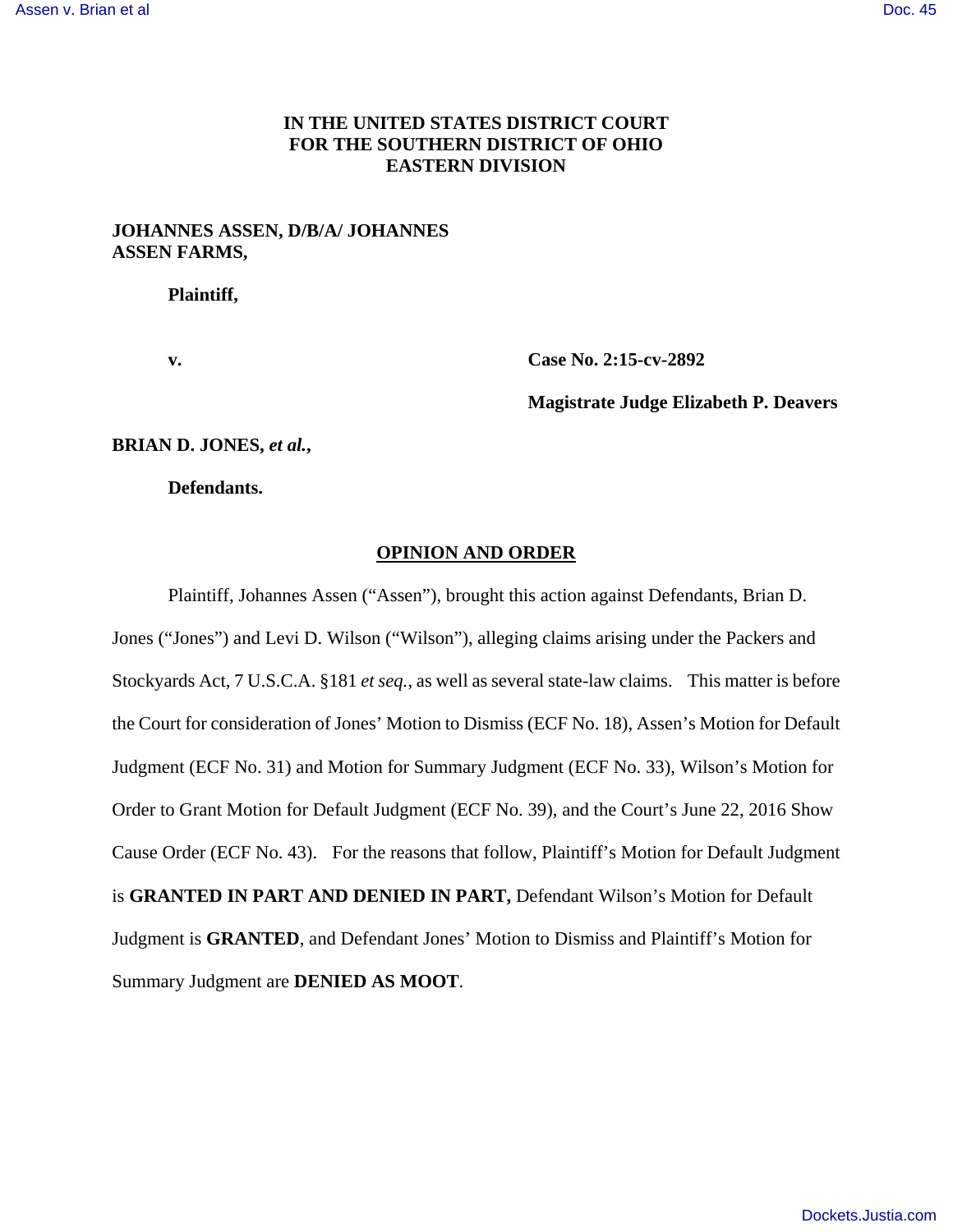Plaintiff Assen filed the instant action in October 2015. According to Assen's Complaint, he and Defendants Jones and Wilson are all in the business of buying and selling cattle. Assen both bought cattle from and sold cattle to Jones in the Spring of 2015.

Between August 1, 2015, and August 18, 2015, Assen sold and delivered \$269,165 worth of cattle to Wilson ("First Set of Cattle"). Wilson, in turn, sold and delivered the First Set of Cattle to Jones for \$288,000. Jones, however, failed to pay Wilson for the First Set of Cattle. Citing his failure to receive payment from Jones, Wilson failed to pay Assen for the First Set of Cattle. Jones offered a variety of excuses for his failure to pay, all of which he knew not to be true, in order to induce Assen and Wilson to continue to do business with him. Between August 18, 2015, and September 5, 2015, Assen sold and delivered \$238,620 worth of cattle to Jones ("Second Set of Cattle"). Jones wrote five checks totaling \$238,620 to evidence his obligation to pay, but both Assen and Jones agreed that the checks would not be cashed and that instead the money owed would be sent by wire transfer or cashier's check.

On September 5, 2015, Assen and Jones met at a bank in Kentucky. Jones signed a promissory note in which he stated that he would wire the \$288,000 he owed to Wilson as payment for the First Set of Cattle on or before September 15, 2015 ("First Promissory Note"). He also signed another promissory note in which he stated that he would wire \$228,620 to Assen ("Second Promissory Note"). Assen alleges that this amount was a typographical error and that the correct amount was \$238,620 as evidenced by the checks Jones had written him.

Between September 11, 2015, and September 13, 2015, Assen sold and delivered two additional loads of cattle to Jones ("Third Set of Cattle"). Jones agreed to pay Assen \$87,755 for

**I.** 

2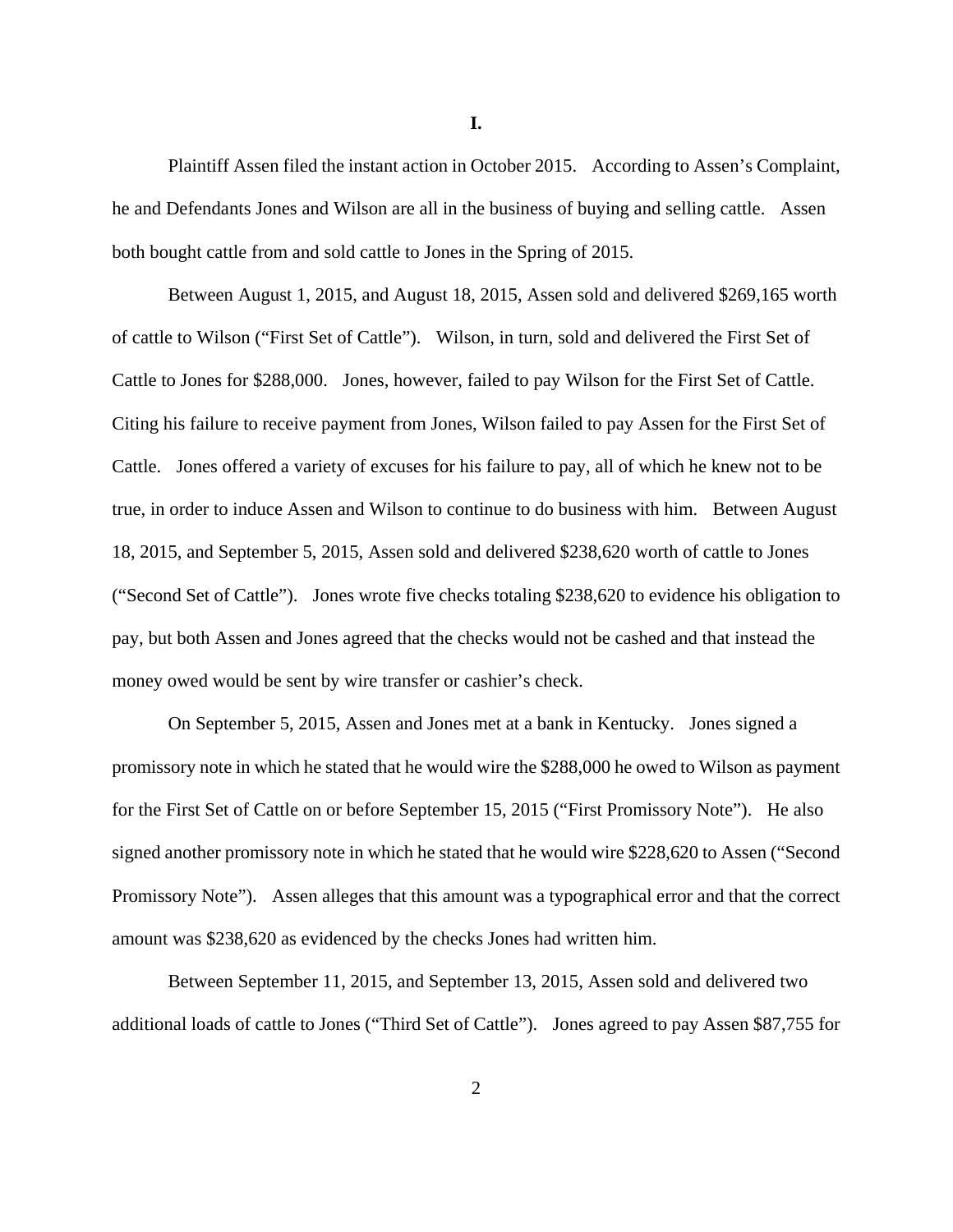the Third Set of Cattle and wrote two checks totaling \$87,755 to evidence this obligation. Both Assen and Jones agreed that the checks would not be cashed and that the Third Set of Cattle would be paid by wire transfer or cashier's check.

Jones failed to make payment on either of the promissory notes and also failed to pay for the Third Set of Cattle.

On October 9, 2016, Assen filed this action asserting state-law claims for breach of contract, unjust enrichment, promissory estoppel and conversion, as well as federal claims under the Packers and Stockyards Act against Wilson and Jones. Assen also advanced a state-law fraud claim against Jones. Assen seeks "in excess of \$595,540" in compensatory damages, punitive damages, reformation of the Second Promissory Note to reflect the understanding of the parties, costs and expenses, and pre- and post-judgment interest.

On December 30, 2015, Wilson filed his Answer to Plaintiff's Complaint and Cross-Claim Against Jones. (ECF No. 16.) In his Answer, Wilson admitted that he owes Assen \$269,165, "subject to a set-off/credit for mileage/hauling for 1,075 miles at the rate of \$2.50/mile, for a total charge of \$2,687.50." (Wilson Answer ¶ 3, ECF No. 16.) In his Cross-claim, Wilson asserts a single state-law breach-of-contract claim against Jones, alleging that Jones paid him only \$18,835.00 of the \$288,000.00 owed for the First Set of Cattle. He therefore seeks judgment in the amount of \$269,165.00 plus reasonable attorney's fees and costs.

On January 19, 2016, Defendant Jones, represented by counsel, filed a Motion to Dismiss (ECF No. 18), seeking dismissal of Plaintiff's Complaint, citing improper venue and failure to state a claim with regards to the claims premised upon the First Set of Cattle and First Promissory Note.

3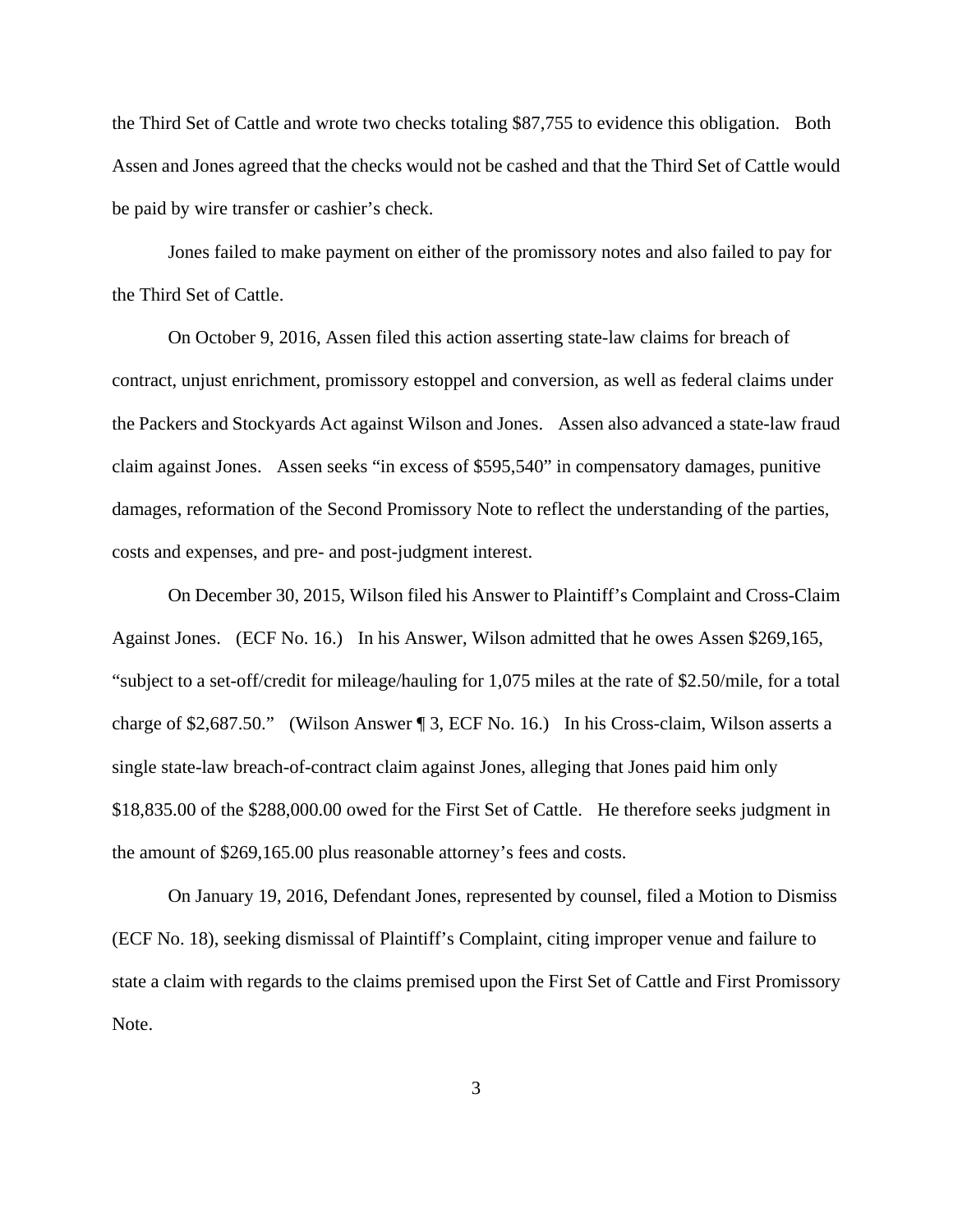Jones failed, however, to respond to Wilson's Cross-Claim, prompting Wilson to apply for an entry of default. (ECF No. 26.) The Clerk entered default (ECF No. 28), and on March 3, 2016, Wilson moved for Default Judgment against Jones, seeking judgment in the amount of \$269,165. (ECF No. 31.) Wilson supported his Motion for Default Judgment with his affidavit and a fully-executed promissory note. (ECF No. 31-1.) Jones' counsel moved to withdraw as counsel, citing Jones "persistent failure . . . to maintain contact" with his counsel. (ECF Nos. 29 and 32.) Jones did not respond to Wilson's Motion for Default Judgment.

On April 11, 2016, Assen filed a Motion for Summary Judgment on his claims against Jones. (ECF No. 33.) In the Motion for Summary Judgment, Assen represents that Jones failed to respond to any of his discovery requests. He requests compensatory damages in the amount of \$595,540, the statutory maximum of \$350,000 in punitive damages, and \$20,595.58 in attorney's fees and expenses. To date, Jones has not filed a response to Assen's Motion for Summary Judgment.

On April 29, 2016, the Court issued a Notice of Hearing, scheduling a conference for May 10, 2016. (ECF No. 35.) In a May 2, 2016 Order, the Court advised Jones that "he must appear in person or through counsel at the May 10, 2016 status conference" and that "failure to appear could result in sanctions, including the sanction of entry of default judgment." (ECF No. 36.) On May 9, 2016, Jones contacted the Court via telephone and asked for the hearing to be continued. The Court accommodated Jones' request, moving the conference to June 1, 2016. (ECF No. 38.) At Jones' request, the Court again rescheduled the hearing for June 14, 2016. (ECF No. 40.) When Jones failed to appear for the twice-rescheduled conference, the Court issued a Show Cause Order, requiring Jones to show cause within fourteen days why the Court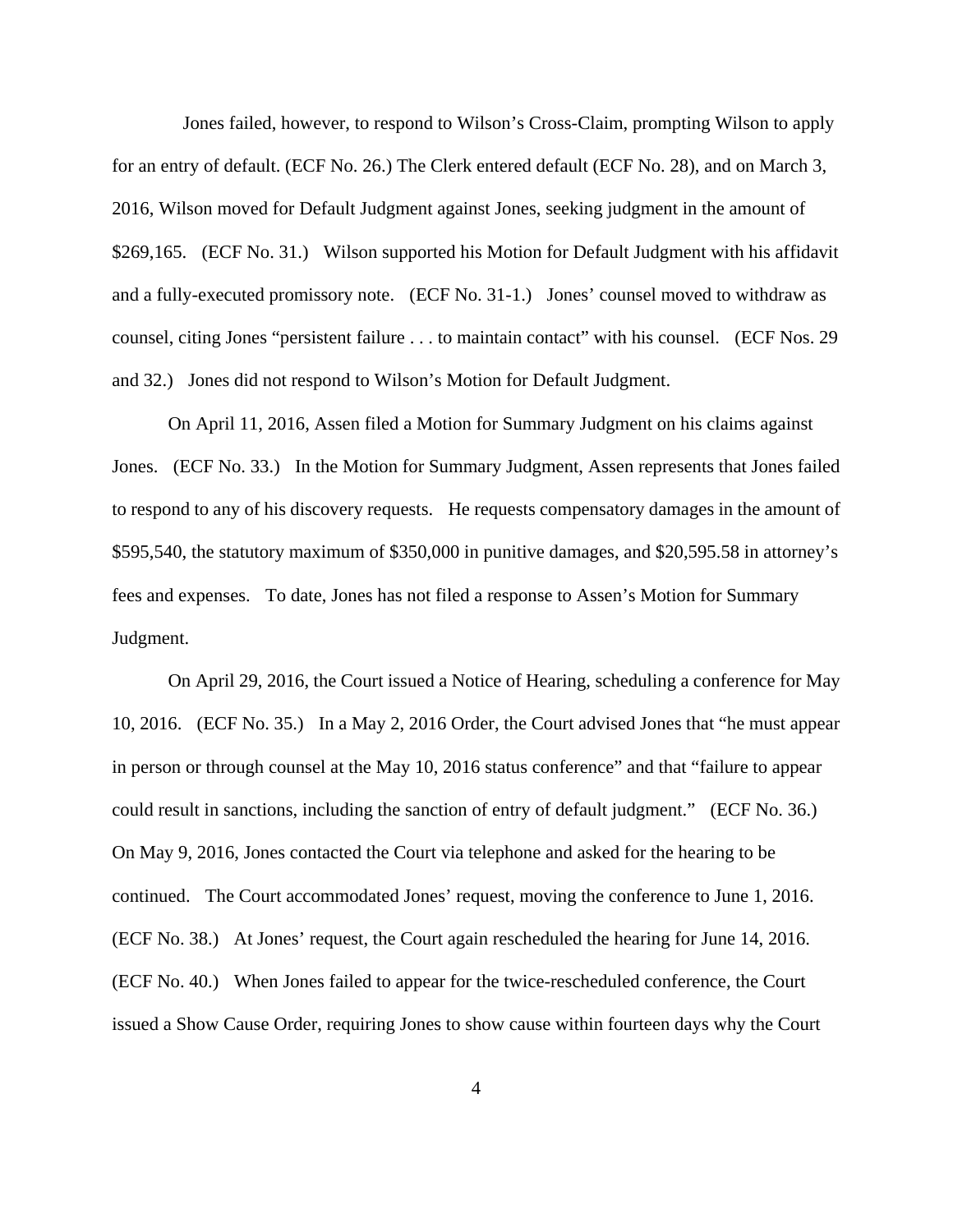should not sanction him for failing to appear at the conference. (ECF No. 43.) The Court advised Jones that "failure to timely respond to this Show Cause Order, together with an affidavit, will result in the sanction of an entry of default for failure to prosecute." (*Id*.) To date, Jones has failed to respond to the Court's Show Cause Order.

# **II.**

## **A. Jones' Violation of Court Orders**

The Court finds that Jones' repeated willful violation of this Court's Orders warrants the sanction of entry of default judgment. Federal Rule of Civil Procedure 16(f) provides that a Court may "issue any just orders, including those authorized by Rule  $37(b)(2)(A)(ii)$ -(vii), if a party ... fails to appear at a . . . pretrial conference" or "fails to obey a scheduling or other pretrial order." Fed. R. Civ. P. 16(f)(1). Federal Rule of Civil Procedure  $37(b)(2)(A)$  identifies entry of "a default" judgment against the disobedient party" as a permissible sanction. Fed. R. Civ. P. 37(b)(2)(A)(vi); *see also In re Leonard*, 644 F. App'x 612, 618 (6th Cir. 2016) (affirming trial court's sanction of default judgment where the defendants had willfully failed to comply with pretrial orders); *Dell, Inc. v. Advicon Computer Servs., Inc*., No. 06–11224, 2007 WL 2021842, at \*5 (E.D. Mich. July 12, 2007) ("[I]t is well-established that a federal court has the inherent authority to . . . enter default judgment . . . based on a party's failure to obey court orders in general . . . when the circumstances warrant as much."), *aff'd Dell, Inc. v. Elles*, No. 07–2082, 2008 WL 4613978 (6th Cir. June 10, 2008). Moreover, this Court "has the inherent power to 'protect[ ] the due and orderly administration of justice and . . . maintain[ ] the authority and dignity of the court . . . .'" *Bowles v. City of Cleveland*, 129 F. App'x 239, 241 (6th Cir. 2005) (quoting *Cooke v. United States*, 267 U.S. 517, 539 (1925) (alternations in the original)).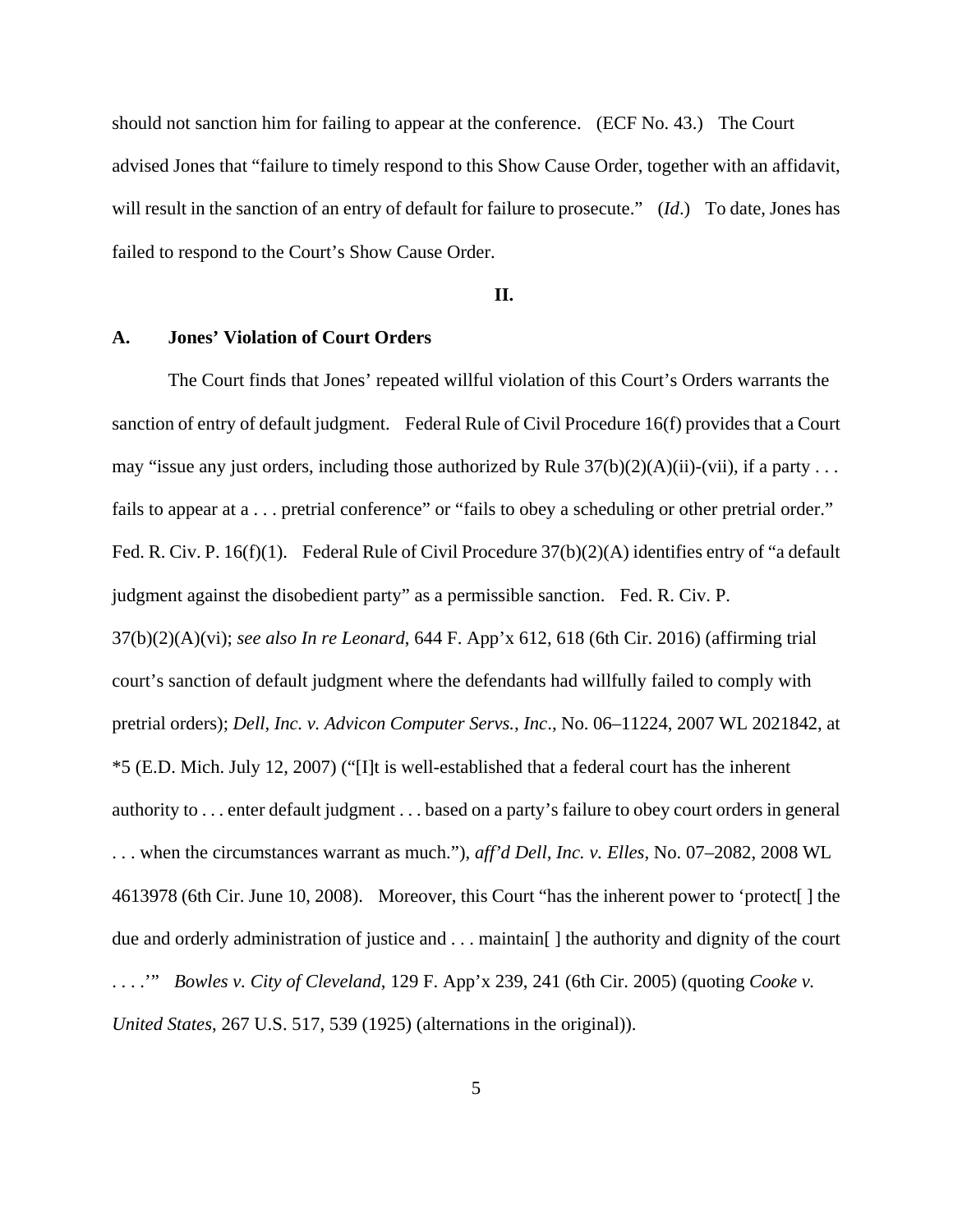The United States Court of Appeals for the Sixth Circuit has outlined four factors to consider in deciding whether to issue the harsh sanction of default:

 $(1)$  whether the party's failure is due to willfulness, bad faith, or fault; (2) whether the adversary was prejudiced by the dismissed party's conduct; (3) whether the dismissed party was warned that failure to cooperate could lead to dismissal; and (4) whether less drastic sanctions were imposed or considered before dismissal was ordered."

*Universal Health Grp. v. Allstate Ins. Co.*, 703 F.3d 953, 956 (6th Cir. 2013) (quoting *United States v. Reyes*, 307 F.3d 451, 458 (6th Cir. 2002) (internal quotation marks and citation omitted)). "'Although typically none of the factors is outcome dispositive, . . . a case is properly dismissed by the district court where there is a clear record of delay or contumacious conduct.'" *Schafer v. City of Defiance Police Dep't*, 529 F.3d 731, 737 (6th Cir. 2008) (quoting *Knoll v. AT & T*, 176 F.3d 359, 363 (6th Cir. 1999)).

Here, despite Jones' repeated requests to move the hearing, which the Court accommodated, he failed to appear notwithstanding the Court's admonition that "failure to appear could result in sanctions, including the sanction of entry of default judgment," (ECF No. 36). Jones then failed to respond to this Court's Show Cause Order in which he was again advised that "failure to timely respond . . . will result in the sanction of an entry of default for failure to prosecute," (ECF No. 43). *Cf. Stough v. Mayville Cmty. Schs.*, 138 F.3d 612, 615 (6th Cir. 1998) (noting that "[p]rior notice, or lack thereof, is . . . a key consideration" in whether the sanction of dismissal is appropriate). The Court concludes that Jones' willful failure to comply with these clear Orders of the Court constitutes bad faith or contumacious conduct. *See Steward v. Cty. of Jackson, Tenn.*, 8 F. App'x 294, 296 (6th Cir. 2001) (concluding that a plaintiff's failure to comply with a court's order "constitute<sup>[d]</sup> bad faith or contumacious conduct and justifie<sup>[d]</sup> dismissal").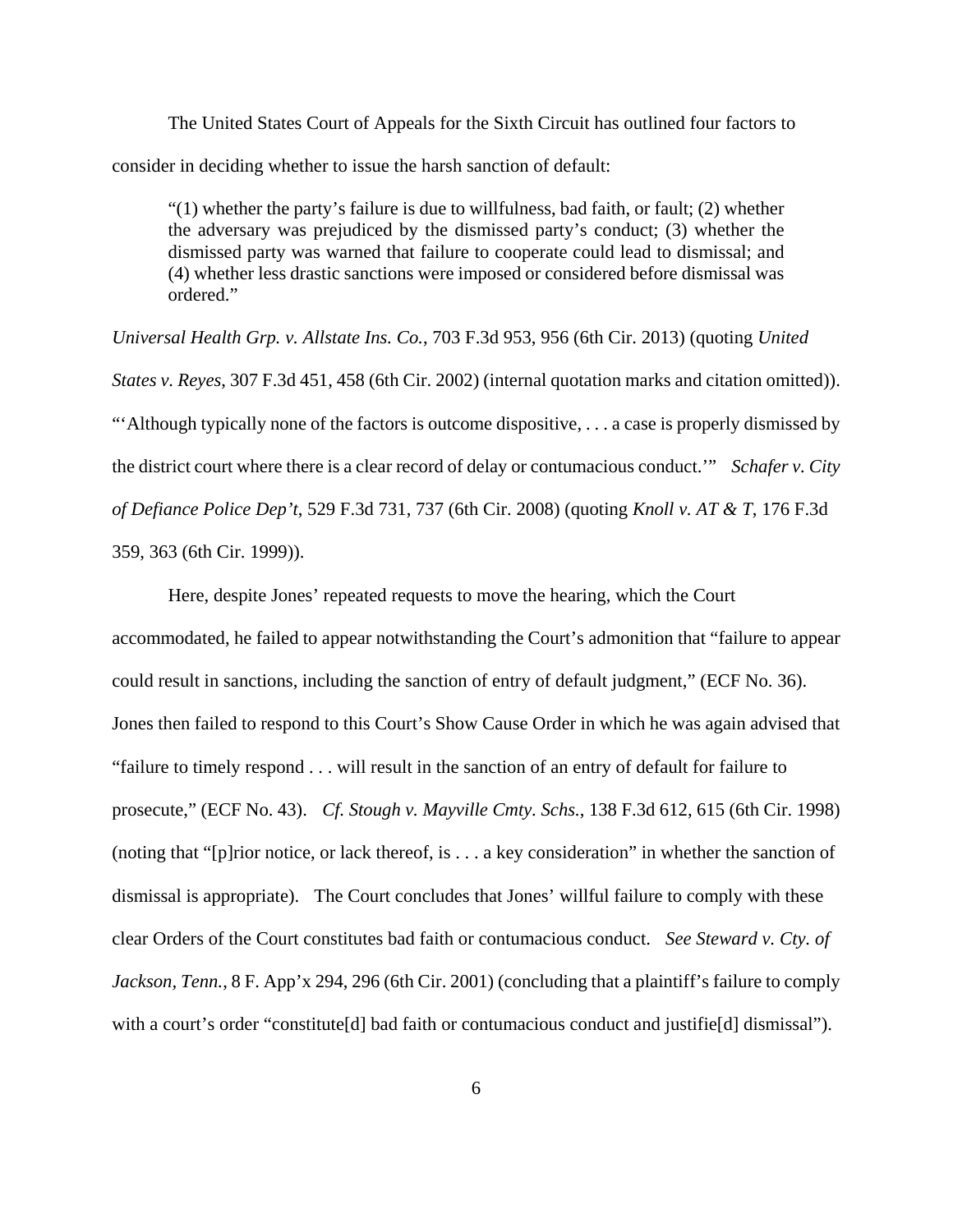Because Jones has missed deadlines and disregarded Court orders, the Court concludes that no alternative sanction would protect the Court's authority and the integrity of the pretrial process. Accordingly, the Court finds that Plaintiff Assan and Cross-Claim Plaintiff Wilson are entitled to entry of default judgment against Jones.

## **B. Default Judgment Against Jones**

As a party in default, Jones is deemed to have admitted all of the well-pleaded allegations in Assen's and Wilson's Complaints. *Ford Motor Co. v. Cross*, 441 F.Supp.2d 837, 846 (E.D. Mich. 2006) (citing *Visioneering Const. v. U.S. Fid. and Guar.*, 661 F.2d 119, 124 (6th Cir. 1981)); *cf.* Fed. R. Civ. P. 8(b)(6) ("An allegation—other than one relating to the amount of damages—is admitted if a responsive pleading is required and the allegation is not denied."); *LaSalle Bank Nat'l Ass'n v. Appleton*, No. 1:07-CV-175, 2007 WL 2344708, at \*2 (S.D. Ohio Aug. 15, 2007) ("Once the default has been entered, the well-pleaded facts of the complaint relating to liability must be accepted as true.").

 Thus, "the Court accepts as true the well-pled factual allegations of [the] complaint, draws reasonable inferences from those allegations in [the plaintiff's] favor, and then asks whether [the plaintiff] has stated a claim upon which relief may be granted." *Ayers v. Receivables Performance Mgmt*., *L.L.C*., No. 2:15-CV-12082, 2016 WL 5402962, at \*3 (E.D. Mich. Sept. 28, 2016) (citing *Gen. Conf. Corp. v. McGill*, 617 F.3d 402, 410 (6th Cir. 2010)). Once the Court determines that Plaintiff has stated a claim, "it will determine the amount and character of the recovery that should be awarded." 10A Charles Alan Wright & Arthur R. Miller, Fed. Prac. & Proc. Civ. § 2685 (3d ed.). Because allegations with respect to the amount and character of damages are not taken as true, they must be supported by factual evidence. If, therefore, the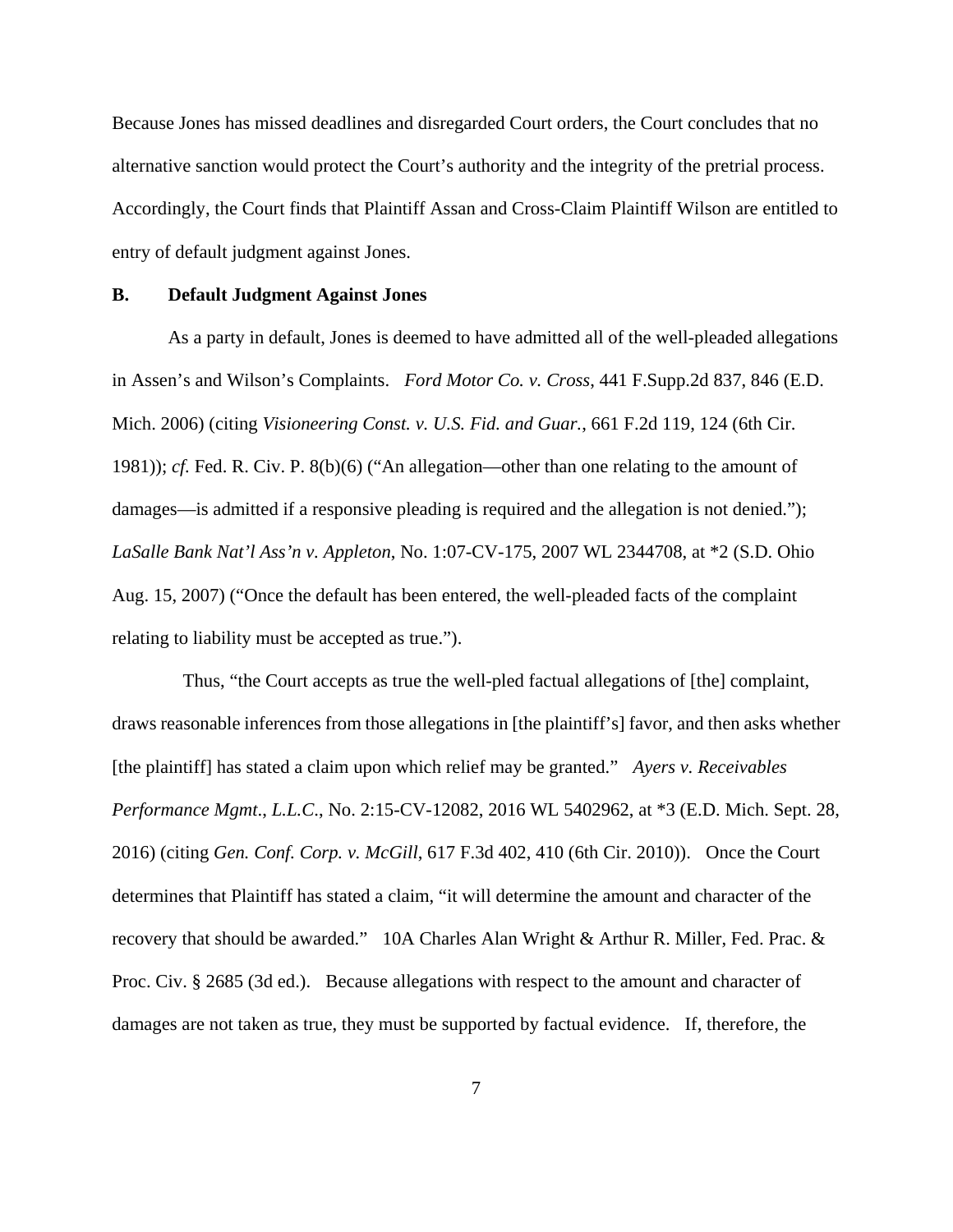factual evidence provided in the complaint is insufficient to establish a claim for a sum certain, the judgment must be entered by the court, and additional hearings may be held to determine those facts. Fed. R. Civ. P. 55(b)(2); *Ayers*, 2016 WL 5402962, at \*3 (evidentiary hearing not necessary "if sufficient evidence is submitted to support the request for damages or if the amount claimed is one capable of ascertainment from definite figures in the documentary evidence or affidavits" (internal quotation marks and citation omitted)).

### **1. Wilson's Complaint**

The Court finds that Wilson has sufficiently alleged a breach of contract claim against Jones arising from the sale of the First Set of Cattle. Wilson has also sufficiently supplied factual evidence reflecting that he was damaged in the amount of \$269,165. The Court declines to award attorney's fees, however. Ohio courts recognize the "American Rule," which "does not permit the prevailing party to recover attorney fees, in the absence of statutory authorization, as part of the costs in the litigation." *Sorin v. Bd. of Educ. of Warrensville Heights Sch. Dist.*, 46 Ohio St.2d 177, 179 (1976); *City of Gahanna v. Eastgate Props. Inc.*, 36 Ohio St.3d 65, 66 (1988) ("Generally, a prevailing party may not recover attorney fees as costs of litigation in the absence of statutory authority unless the breaching party has acted in bad faith, vexatiously, wantonly, obdurately or for oppressive reasons."); *Pace Airlines v. Prof. Settlement Servs., LLC*, No. 5:08-cv-0771, 2010 WL 4818422, at \*2 (N.D. Ohio Nov. 19, 2010) ("[T]he case law is clear: absent a statute allowing for attorneys' fees as costs, they may be awarded as compensatory damages only where punitive damages have been awarded."). Wilson has not identified a statute that would permit recovery of attorney's fees; nor has he alleged that Jones acted vexatiously. *See Staffilino Chevrolet, Inc. v. Balk*, 813 N.E.2d 940, 940 (Ohio 2004) ("[T]he appellant in that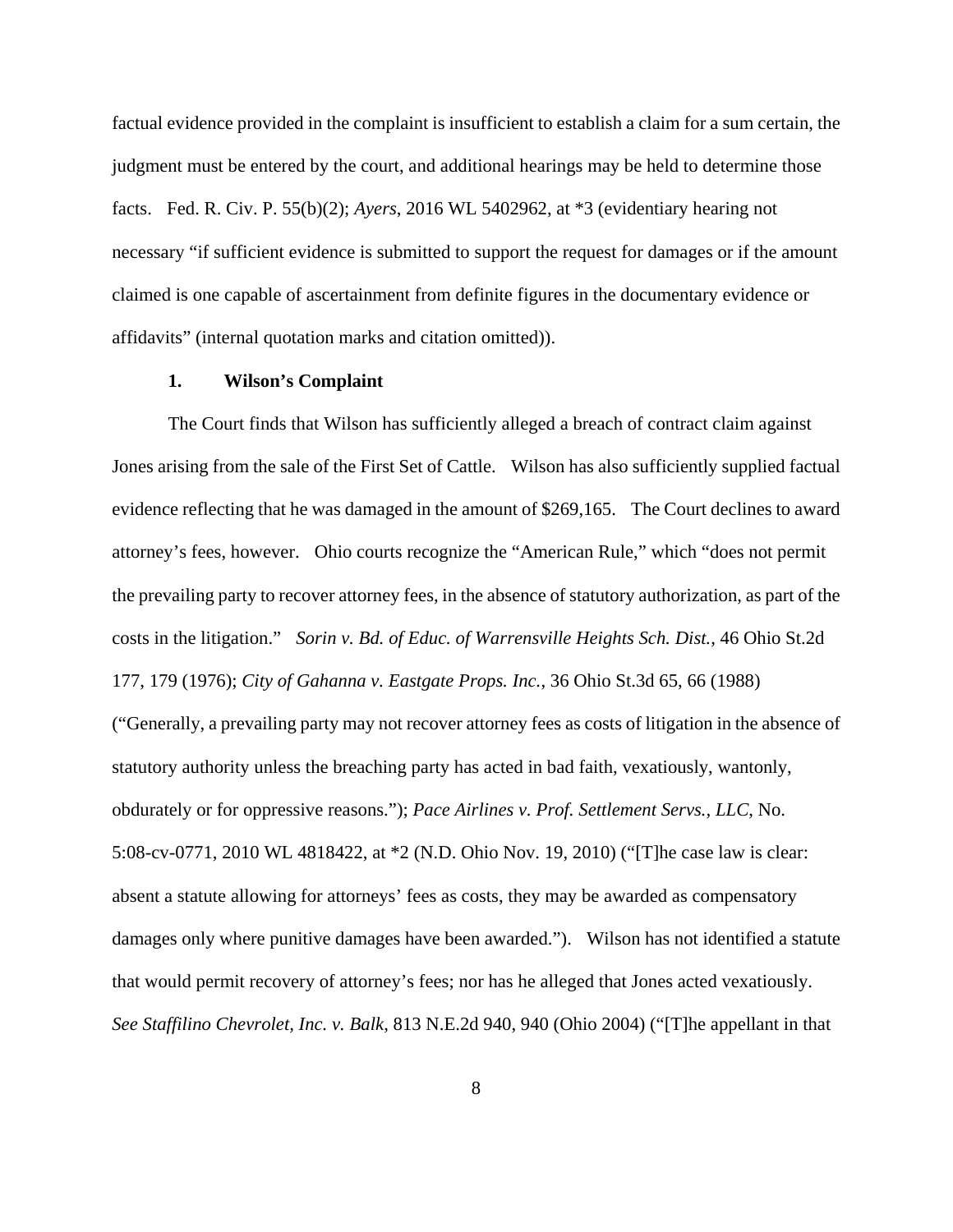case never alleged bad faith, so [attorney's] fees could not be recovered under the bad-faith exception."). The Court therefore declines to award attorney's fees.

 In sum, Wilson is entitled to judgment against Jones in the amount of \$269,165, plus costs and interest according to law from the date of judgment.

## **2. Assen's Complaint**

The Court concludes that Assen has sufficiently alleged a breach of contract claim against Jones arising from the sale of the Second and Third Sets of Cattle (Counts Two and Three of his Complaint). The Court also concludes that Assen has sufficiently alleged facts and offered factual evidence supporting his request for reformation of the Second Promissory Note to reflect that Jones was obligated to pay \$238,620 in connection with the sale of the Second Set of Cattle. The Court further finds that Assen has sufficiently alleged fraud claims against Jones relating to the sale of the Third Set of Cattle.

Based upon Assen's allegations and factual evidence he submitted, the Court concludes that he is entitled to compensatory damages in the amount of \$326,375 (\$238,620 for the Second Set of Cattle plus \$87,755 for the Third Set of Cattle). The Court further finds that Assen is entitled to an additional \$87,755 in punitive damages, an amount equal to the actual damages Assen suffered in connection with the Third Set of Cattle, which the Court determines is sufficient to punish Jones and deter others from engaging in similar behavior. *See Columbus Fin., Inc. v. Howard*, 42 Ohio St.2d 178, 183 (1975) ("It is an established principle of law in this state that punitive damages may be awarded in tort cases involving fraud, insult or malice." (citations omitted); *see also Arbino v. Johnson & Johnson*, 880 N.E.2d 420, 441 (Ohio 1994) ("'The purpose of punitive damages is not to compensate a plaintiff, but to punish and deter certain conduct.'")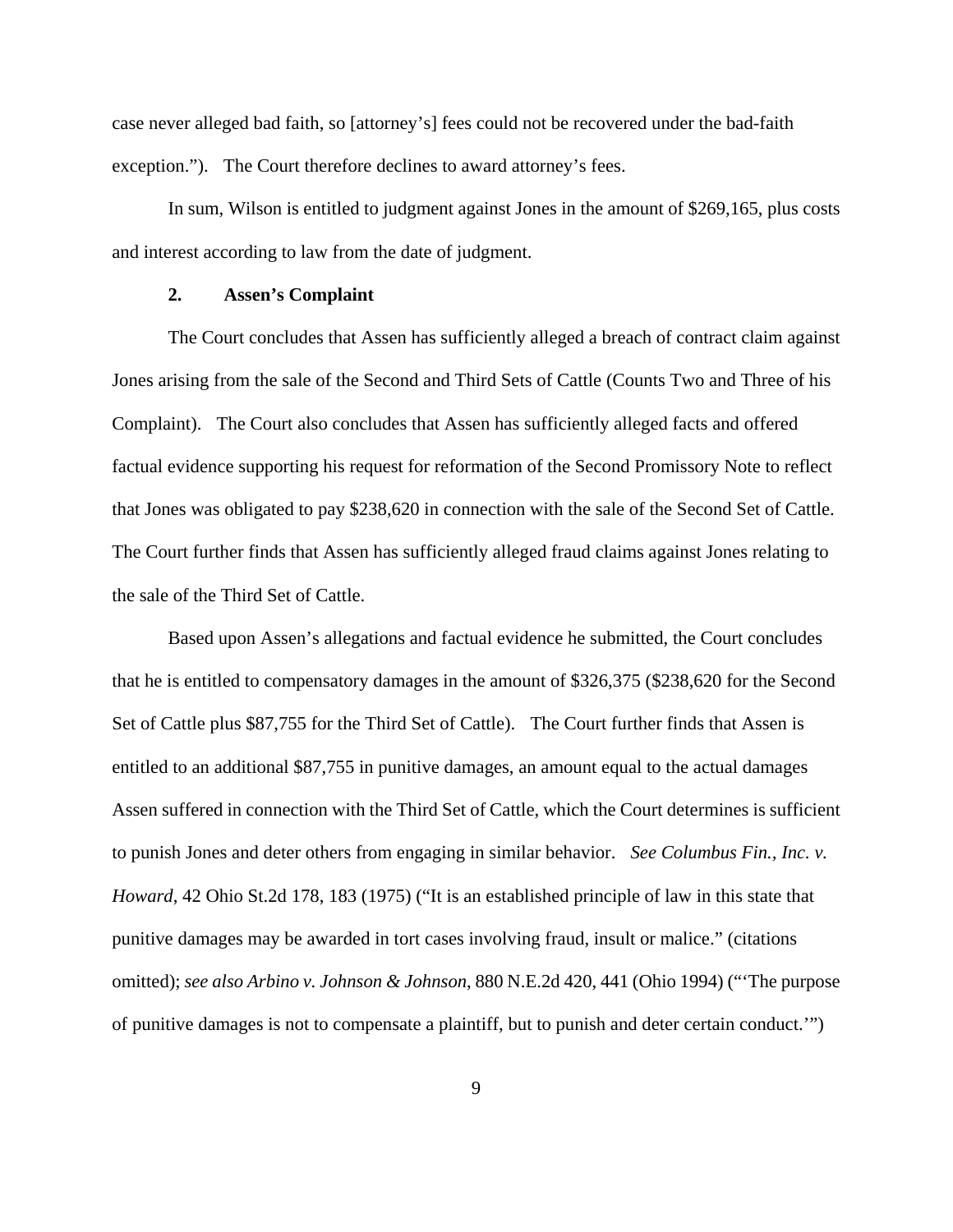(quoting *Moskovitz v. Mt. Sinai Med. Ctr*., 635 N.E.2d 331 (Ohio 1994)).

Because the Court finds that punitive damages are warranted, Assen may also recover attorney's fees as an element of his compensatory damages. *Columbus Fin., Inc*, 42 Ohio St.2d at 183 ("If punitive damages are proper, the aggrieved party may also recover reasonable attorney fees." (citations omitted); *Ohio Vestibular & Balance Ctrs., Inc. v. Wheeler*, 999 N.E.2d 241, 256 (Ohio 2013) (noting that "punitive damages are a prerequisite to awarding attorney fees"). Assen has provided sufficient documentation reflecting that he has incurred \$20,595.58 in attorney's fees and expenses prosecuting this action. The Court therefore awards \$20,595.58 in attorney's fees and expenses, bringing the total amount of compensatory damages to \$346,970.58 (\$326,375 in actual damages plus \$20,595.58 in attorney's fees and expenses).

Assen's remaining claims arising from the sale of the Second and Third Sets of Cattle are pled in the alternative and seek the same compensatory damages the Court already awarded in connection with his breach-of-contract and fraud claims. Because Plaintiff may not recover twice on different theories for the same conduct, the Court need not separately analyze the remaining claims. *See Orum Stair, LLC v. GJJG Ents., LLC*, No. 15AP-507, --- N.E.3d ----, 2016 WL 5625257, at \*9 (Ohio App. 10th Dist. Sept. 29, 2016 (affirming trial Court's application of the general principle "a plaintiff is entitled to only a single recovery of damages even though such plaintiff may be entitled to plead alternative theories of recovery" (citations omitted)); *Rakich v. Anthem Blue Cross & Blue Shield*, 875 N.E.2d 993, 996 (Ohio 2007) ("[I]n a tort action, the measure of damages is that which will make the injured party whole." (citations omitted)); *Medpace, Inc. v. Biothera, Inc.*, No. 1:12-cv-179, 2013 WL 1386298, at \*4 (S.D. Ohio Apr. 4, 2013) ("Ohio courts have explicitly and repeatedly applied the rule against double recovery for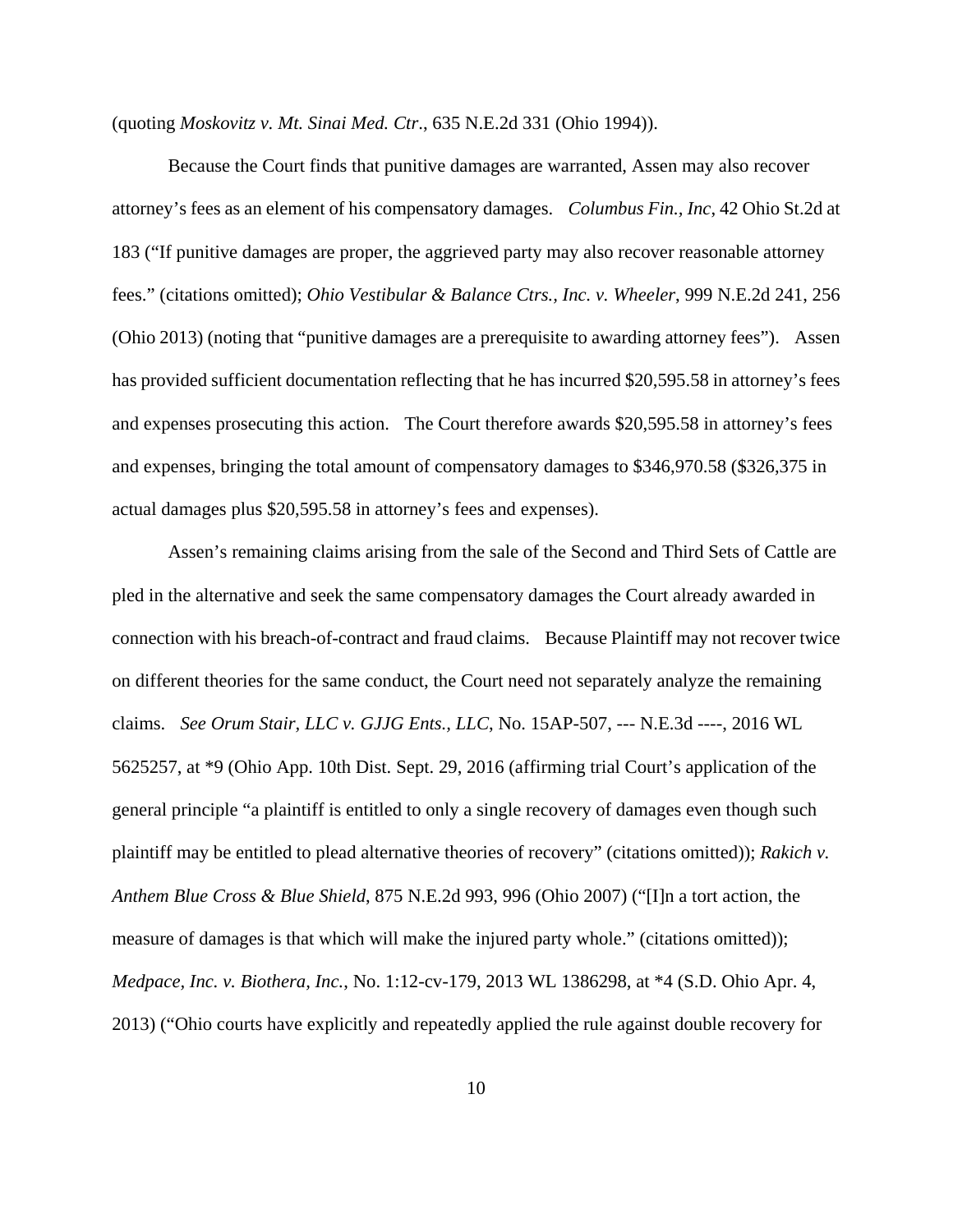both breach of contract and for intertwined tort claims to bar conversion claims altogether." (citing *Toledo Mack Sales & Serv., Inc. v. Mack Trucks, Inc.*, 437 F. App'x 381, 385 (6th Cir. 2011)).

Finally, the Court concludes that Plaintiff has failed to state a breach-of-contract claim against Jones premised upon the sale of the First Set of Cattle. In Count Four of his Complaint, Plaintiff alleges that Jones agreed to pay Wilson \$288,000 for the First Set of Cattle and that Wilson, in turn, was obligated to pay him \$269,165 for those same cattle. (Compl. 153, ECF No. 1.) Assen further alleges that he (and not Wilson) was present for Jones' execution of the First Promissory Note. Assen concludes that the First Promissory Note was "intended to benefit [him]" and that he is therefore a third-party beneficiary of the First Promissory Note. (*Id*. at ¶ 54.)

In Ohio, only party to the contract or an intended third-party beneficiary (as contrasted with incidental third-party beneficiaries) may sue on what it perceives to be a breach of contract. *Grant Thornton v. Windsor House, Inc.*, 57 Ohio St.3d 158, 161 (1991) (citing *Visintine & Co. v. New York, Chicago, & St. Louis RR. Co*., 169 Ohio St. 505 (1959)). In defining the law with respect to incidental and intended beneficiaries, the Ohio Supreme Court has adopted Section 302 of the Restatement of the Law of Contracts:

We adopt the statement of law with respect to intended and incidental beneficiaries found in Section 302 of the Restatement of the Law 2d, Contracts (1981) 439-440. Section 302 states:

"(1) Unless otherwise agreed between promisor and promisee, a beneficiary of a promise is an intended beneficiary if recognition of a right to performance in the beneficiary is appropriate to effectuate the intention of the parties and either

(a) the performance of the promise will satisfy an obligation of the promisee to pay money to the beneficiary; or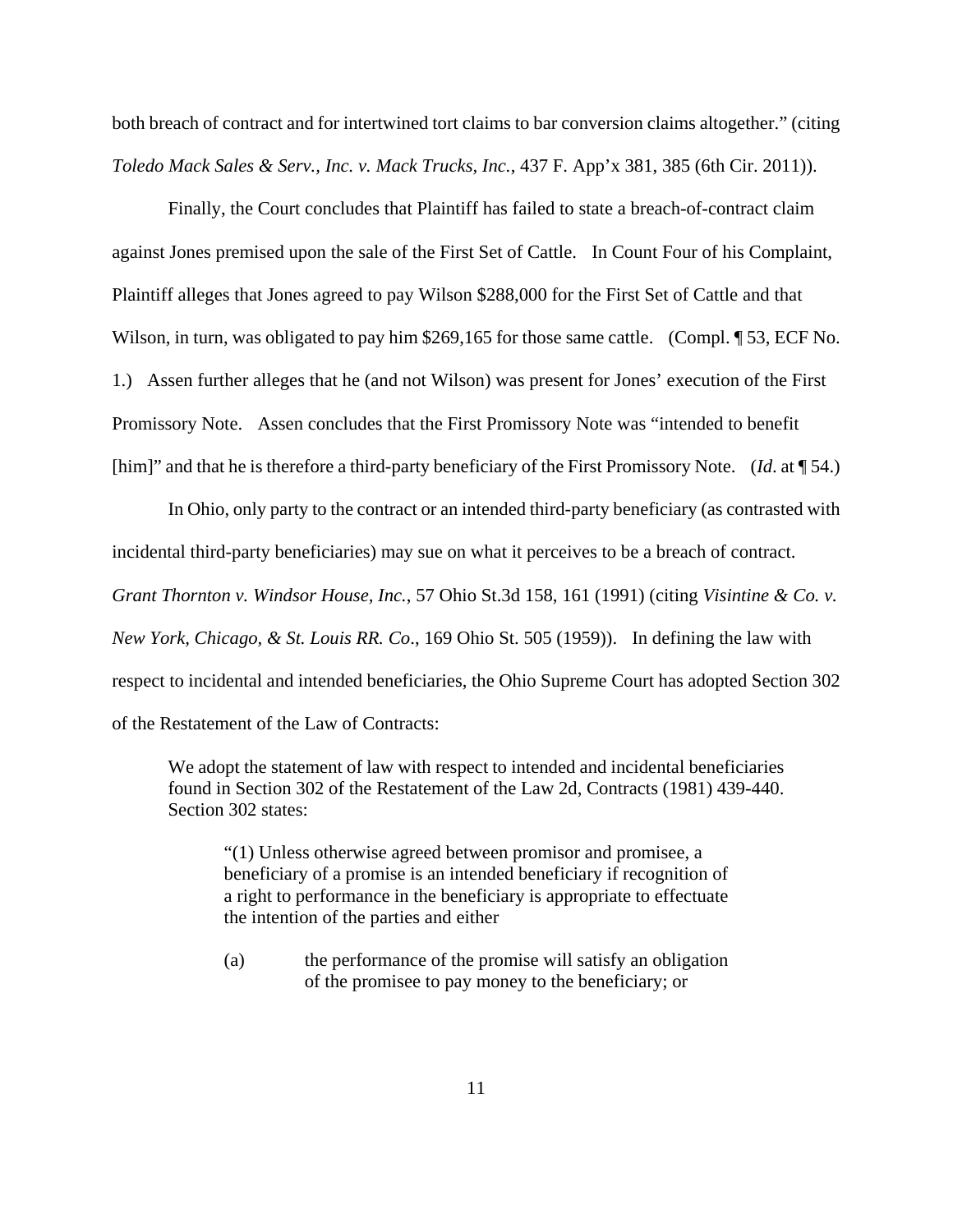(b) the circumstances indicate that the promisee intends to give the beneficiary the benefit of the promised performance.

(2) An incidental beneficiary is a beneficiary who is not an intended beneficiary."

Comment *e* to Section 302 states: "Performance of a contract will often benefit a third person. But unless the third person is an intended beneficiary as here defined, no duty to him is created. \* \* \* "

*Hill v. Sonitrol of Southwestern Ohio, Inc.*, 36 Ohio St.3d 36, 40 (1988) (quoting Section 302 of

the Restatement of the Law 2d, Contracts (1981) 439–40)). The Ohio Supreme Court went on to

adopt the "intent to benefit" test articulated by the United States Court of Appeals for the Sixth

Circuit:

In *Norfolk & Western Co. v. United States* (C.A.6, 1980), 641 F.2d 1201, 1208, the United States Court of Appeals for the Sixth Circuit, applying Ohio law, explained the "intent to benefit" test, a test used to determine whether a third party is an intended or incidental beneficiary:

"Under this analysis, if the promisee \* \* \* intends that a third party should benefit from the contract, then that third party is an 'intended beneficiary' who has enforceable rights under the contract. If the promisee has no intent to benefit a third party, then any third-party beneficiary to the contract is merely an 'incidental beneficiary,' who has no enforceable rights under the contract.

\* \* \* [T]he mere conferring of some benefit on the supposed beneficiary by the performance of a particular promise in a contract [is] insufficient; rather, the performance of that promise must also satisfy a duty owed by the promisee to the beneficiary."

*Id*. (quoting *Norfolk*, 641 F.2d at 1208).

Applying the foregoing tests to the instant case and accepting the well-pled allegations as

true, the Court finds that Assen has failed to allege facts sufficient to demonstrate that he was an

intended beneficiary with respect to the contract between Jones and Wilson for the First Sale of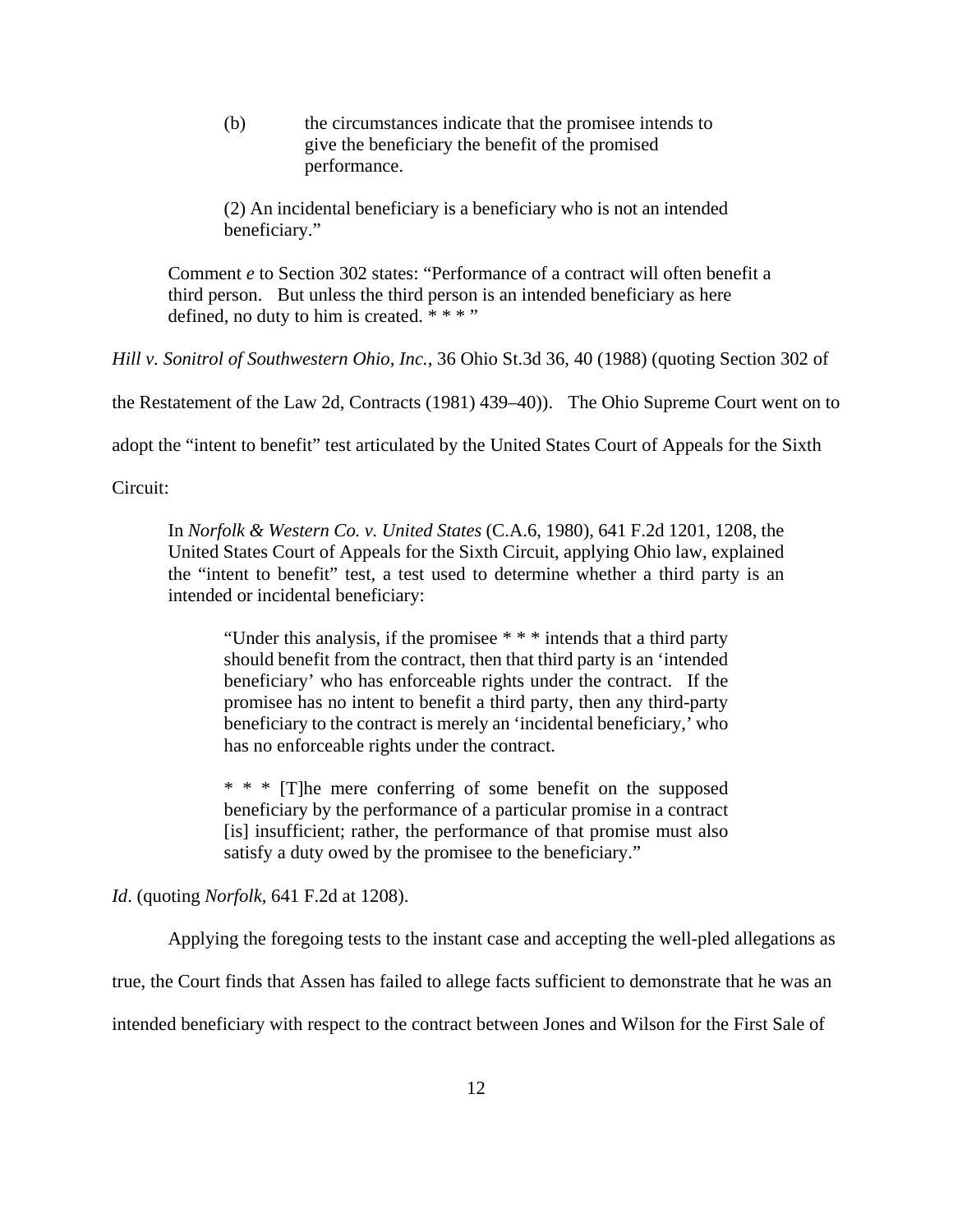Cattle. As a threshold matter, the Court notes that it need not accept Assen's legal conclusion that he is an intended third-party beneficiary. *See Bell Atlantic Corp. v. Twombly*, 550 U.S. 544, 555 (2007) (courts not bound to accept legal conclusions pled as factual allegations). Second, Jones' payment to Wilson of the amount owed under the First Promissory Note would not satisfy Wilson's obligation to pay Jones for the First Set of Cattle. Thus, Subsection (1)(b) of Section 302 of Restatement of the Law of Contracts is not satisfied. Third, the Court concludes that Subsection  $(1)(a)$  of Section 302 is not satisfied. To begin, the First Promissory Note, which Jones executed on September 5, 2015, evidences a promise to pay Wilson only and explicitly states that "[i]f the balance is not paid in full by the last date listed above, *Levi D. Wilson* can then take this agreement into a form of legal action in a court system against Brian D. Jones." (First Promissory Note, ECF No. 1-2 (emphasis added).) Significantly, the First Promissory Note fails to even mention Assen. In addition, Wilson does not concede that Assen was an intended third party beneficiary with respect to his contract with Jones for the First Set of Cattle. (*See* Wilson Answer  $\P$  2, ECF No. 16.) Finally, although Wilson concedes that he owes Assen money relating to his purchase of the First Set of Cattle, he disputes the amount he owes. (*See id*. at ¶ 3.) Based upon the foregoing, the Court concludes that Assen has failed to sufficiently establish that he is an intended third-party beneficiary of the contract between Wilson and Jones. Assen therefore cannot sustain a breach-of-contract claim against Jones with respect to the First Set of Cattle. Instead, Assen's recourse for any monies owed with respect to the First Set of Cattle is to pursue his breach-of-contract claim against Wilson, with whom he is in privity of contract.

In sum, Assen is entitled to judgment against Jones in the amount of \$434,725.58 (\$346,970.58 in compensatory damages plus \$87,755 in punitive damages), plus costs and interest